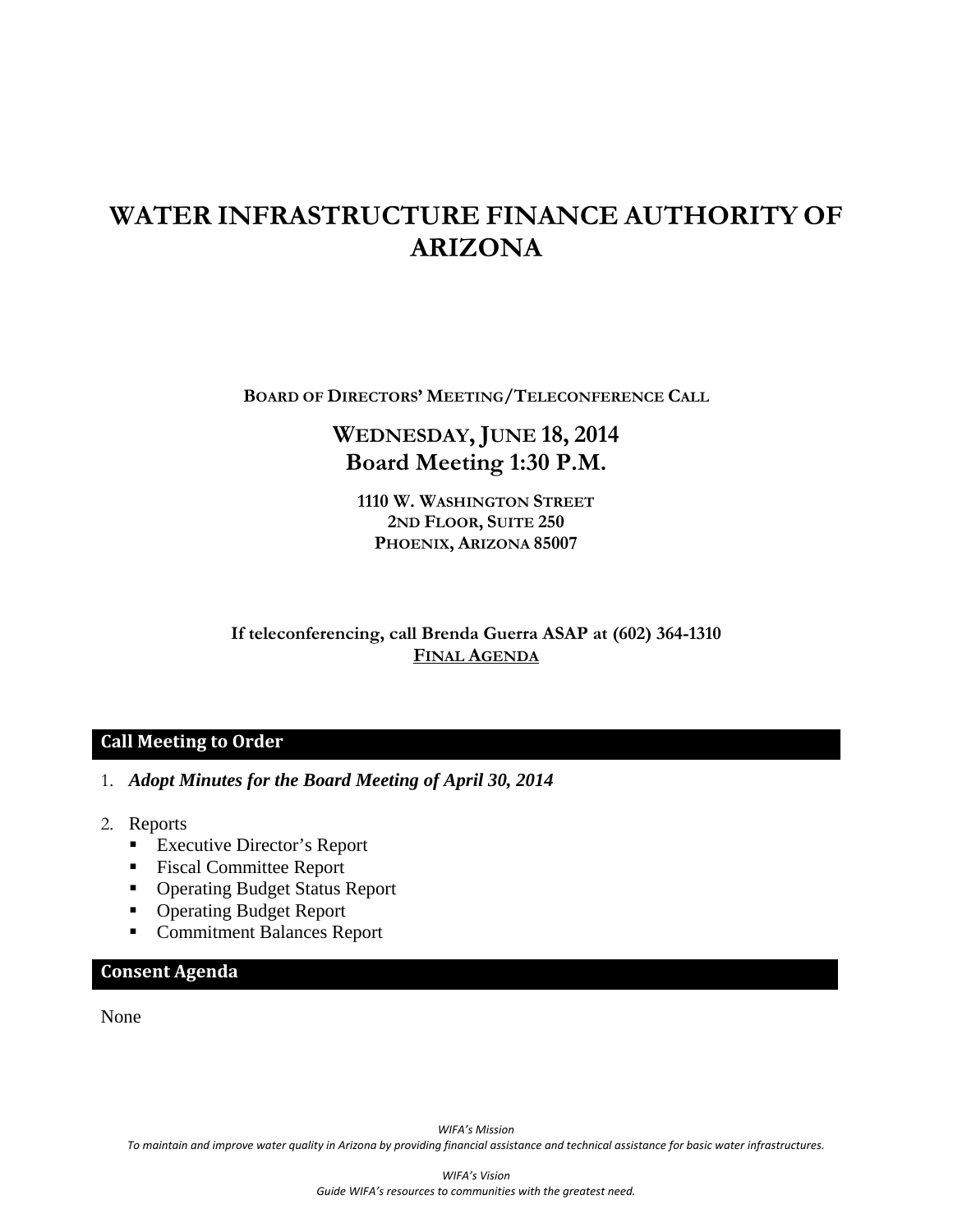#### **New Agenda Items for Consideration and Action**

3. *Adopt Revisions to CWRF Financial Assistance Project Priority List Funding Cycle 2014: Sara Konrad will lead the discussion*

CW PPL:

• Add Town of Chino Valley CW 011 - 2014

CW FR:

- Add Town of Chino Valley CW 011 2014
- 4. *Adopt Revisions to DWRF Financial Assistance Project Priority List Funding Cycle 2014: Sara Konrad will lead the discussion*

DW PPL:

Add Town of Chino Valley DW 030 - 2014

DW FR:

- Add Town of Chino Valley DW 030 2014
- Add City of Nogales DW 025 2014
- Add City of Williams DW 029 2014
- 5. **Review, Discuss & Possible Actio***n:* Terminate the 2014 Clean Water State Revolving Fund Intended Use Plan and Project Priority Lists effective June 30, 2014 – *Sara Konrad will lead the discussion*
- 6. **Review, Discuss & Possible Action:** Adopt Funding Cycle 2015 Clean Water State Revolving Fund Intended Use Plan and Project Priority List effective July 1, 2014 – *Sara Konrad will lead the discussion*
- 7. **Review, Discuss & Possible Action:** Terminate the 2014 Drinking Water State Revolving Fund Intended Use Plan and Project Priority Lists effective June 30, 2014 – *Sara Konrad will lead the discussion*
- 8. **Review, Discuss & Possible Action:** Adopt Funding Cycle 2015 Drinking Water State Revolving Fund Intended Use Plan and Project Priority List effective July 1, 2014 – *Sara Konrad will lead the discussion*
- 9. *Review, Discuss & Possible Action***:** Approve 2015 Planning and Design Assistance Grants Funding Cycle – *Melanie Ford will lead the discussion*
- 10. **Review, Discuss & Possible Action:** Approve Loan Resolution 2014-014 and Due Diligence Summary DW 013-2014 – Sunrise Water Company – DWRF – \$775,000 *– Sara Konrad will lead the discussion*

*WIFA's Mission*

To maintain and improve water quality in Arizona by providing financial assistance and technical assistance for basic water infrastructures.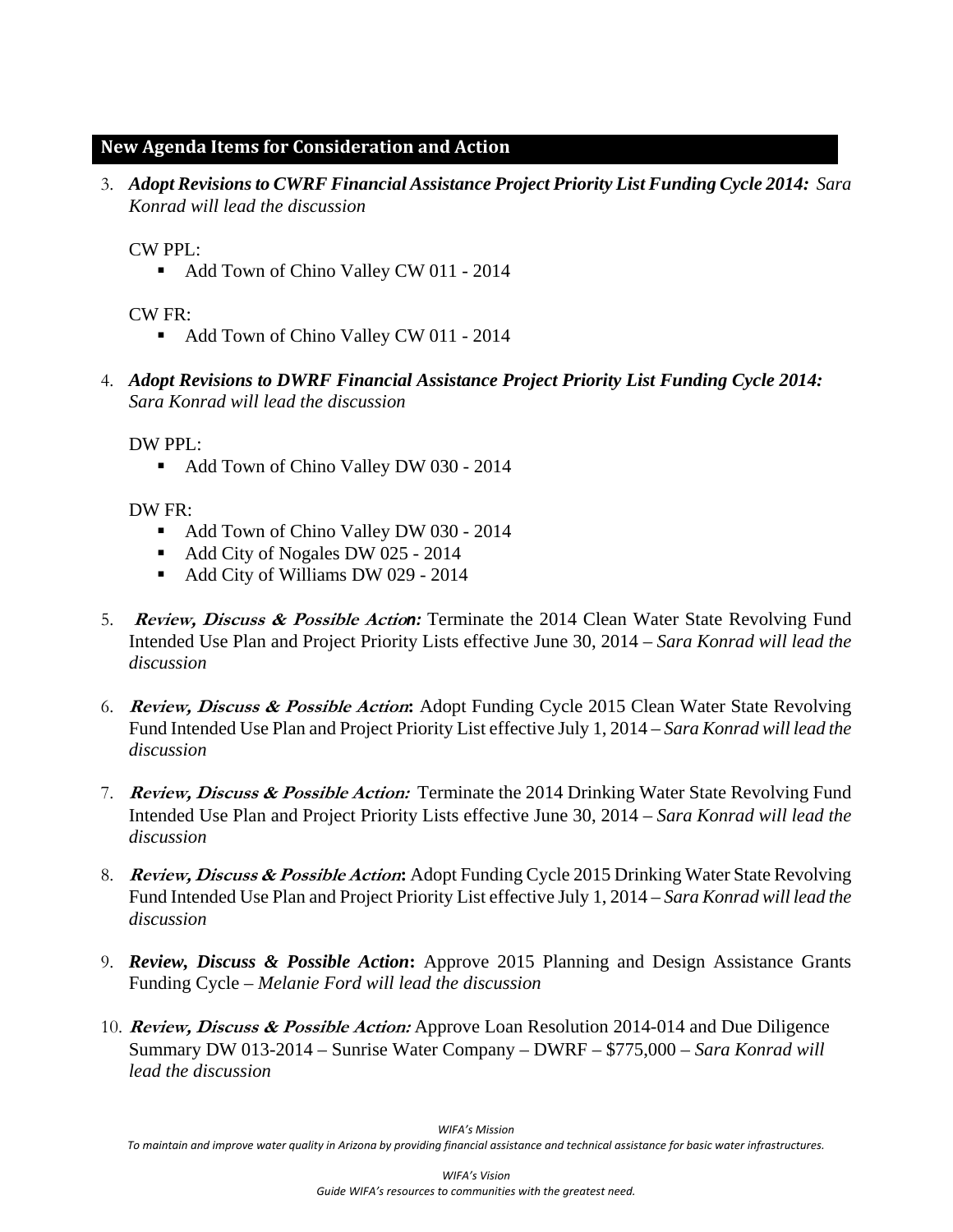- 11. **Review, Discuss & Adopt:** Discuss Committee Assignments and vote for Chair and Vice Chair for State Fiscal Year 2015
- 12. **Discuss & Adopt:** Elect Vice-Chair & Adopt Executive Committee for State Fiscal Year 2015
- 13. **Review & Discuss:** Impacts to WIFA of Extending Loan Terms *Bill Davis, Financial Advisor will lead the discussion* 
	- **WIFA Policy III.16 Refinancing and Refunding Requests**

#### **Update, Discussion or Presentation**

- 14. New Business/Issues:
	- Next Board Meeting Date Wednesday, August 20, 2014 at 1:30PM in Phoenix, Arizona

#### **Meeting Conclusion & Adjournment**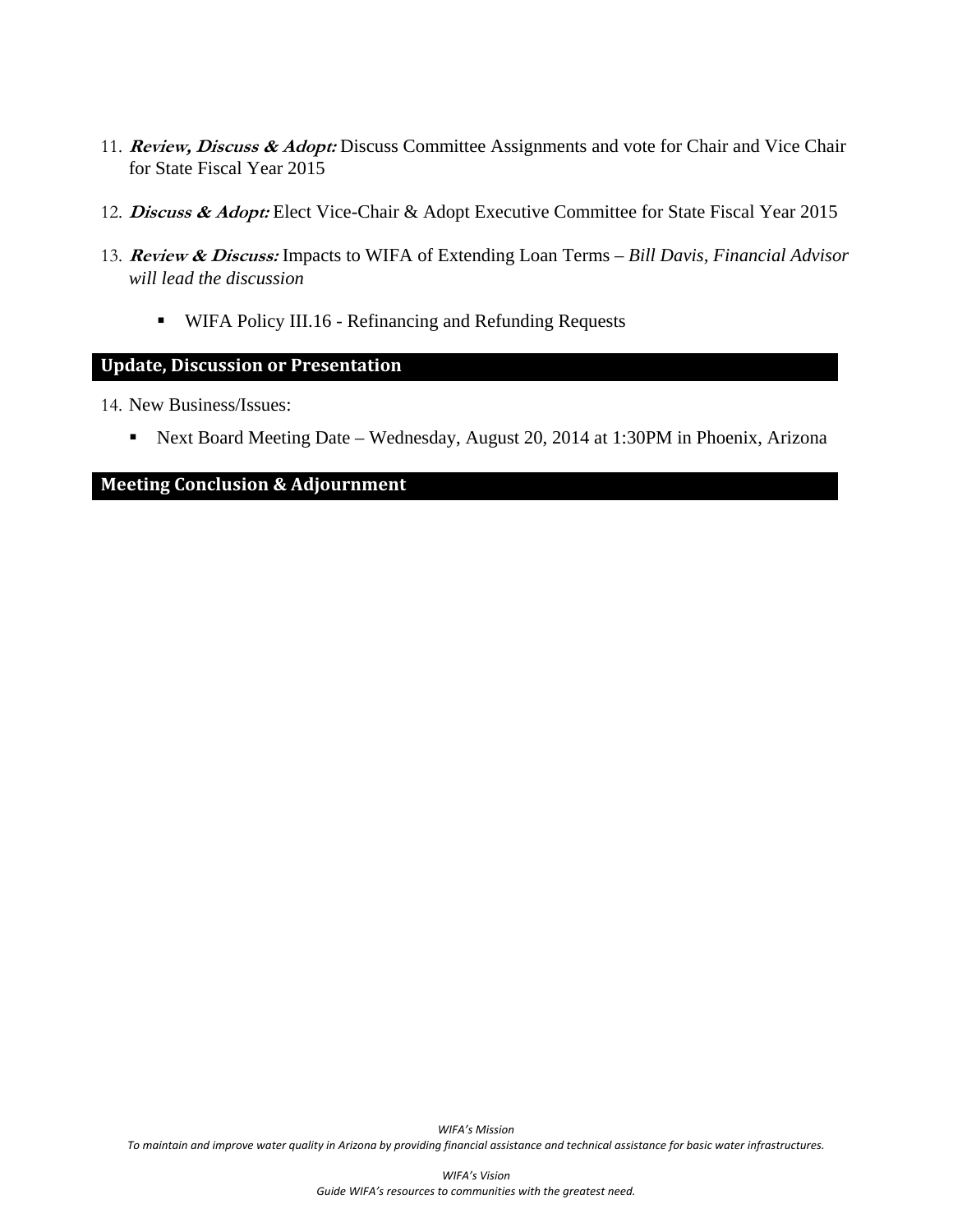### **Arizona's Clean Water Revolving Fund 2014 Funding Cycle - Priority List for Clean Water Revolving Fund June 2014**

|                |                                      |                   |                |                                            |               | <b>Amount</b>         |         |
|----------------|--------------------------------------|-------------------|----------------|--------------------------------------------|---------------|-----------------------|---------|
|                |                                      |                   |                |                                            |               | <b>Requested /</b>    |         |
| <b>PPL</b>     |                                      |                   |                |                                            | Project       | <b>Probable Green</b> |         |
|                | <b>Rank Applicant</b>                | <b>Population</b> | County         | <b>Project Name</b>                        | <b>Number</b> | Amount                | Subsidy |
|                |                                      |                   |                | East and West Commercial Sewering and      |               |                       |         |
|                |                                      |                   |                | Sewering Northlodge Subdivision and        |               |                       |         |
|                | */****Pinewood Sanitary District     |                   | 6,000 Coconino | Northernaire Subdivision                   | 001 2014      | \$3,000,000.00        | 75%     |
| $\overline{2}$ | *Alhambra DWID                       |                   | $100$ Gila     | Sewer Hookup to Globe                      | 002 2014      | \$440,000.00          | 75%     |
| 3              | *Tri-city Regional Sanitary District | 4,014 Gila        |                | <b>Tri-City Regional Sanitary District</b> | 003 2014      | \$42,931,768.00       | 80%     |
|                |                                      |                   |                |                                            |               | \$3,000,000.00 /      |         |
|                |                                      |                   |                |                                            |               | Categorical           |         |
| 4              | ***Show Low, City of                 |                   | 10,700 Navajo  | <b>Wastewater Treatment Plant</b>          | 009 2014      | \$600,000.00          | 80%     |
|                |                                      |                   |                | Extension of Sewer along SR 89 between     |               |                       |         |
| 5              | */**Chino Valley, Town of            |                   | 5,100 Yavapai  | Road 2 North and Road 3 North              | 011 2014      | \$6,142,500.00        | 75%     |
|                |                                      |                   |                |                                            |               | \$1,300,000.00/       |         |
|                |                                      |                   |                | Douglas WWTP Solar Power Generation        |               | Categorical           |         |
| 6              | *** / **** Douglas, City of          |                   | 19,772 Cochise | System                                     | 010 2014      | \$1,300,000.00        | 80%     |
|                |                                      |                   |                |                                            |               | \$1,600,000.00/       |         |
|                |                                      |                   |                |                                            |               | Categorical           |         |
| 7              | *** / **** Bisbee, City of           |                   | 5,575 Cochise  | San Jose WWTP Solar Addition               | 004 2014      | \$1,600,000.00        | 80%     |
| 8              | San Luis, City of                    | 25,505 Yuma       |                | Juan Sanchez, 7th Ave Lift Station         | 005 2014      | \$3,000,000.00        | 80%     |
| 9              | Gila Bend, Town of                   |                   | 1,980 Maricopa | <b>Wastewater Treatment Plant</b>          | 007 2014      | \$4,609,500.00        | 85%     |
|                | Tapadero Domestic Wastewater         |                   |                |                                            |               |                       |         |
| 10             | Improvement District                 |                   | 30 Yavapai     | Tapadero DWWID 2013                        | 006 2014      | \$195,000.00          | 85%     |

**Total:**

\* *Eligible for disadvantaged community designation*

\*\* *New project on PPL*

\*\*\* *Eligible for Green Project Reserve*

\*\*\*\* *Board approved; subsidy locked in at time of board resolution*

Note: At the time of Board approval (June 2013), the City of Bisbee was eligible for disadvantaged community designation (6th out of 13, with a local fiscal capacity score of 70)

**\$66,218,768.00**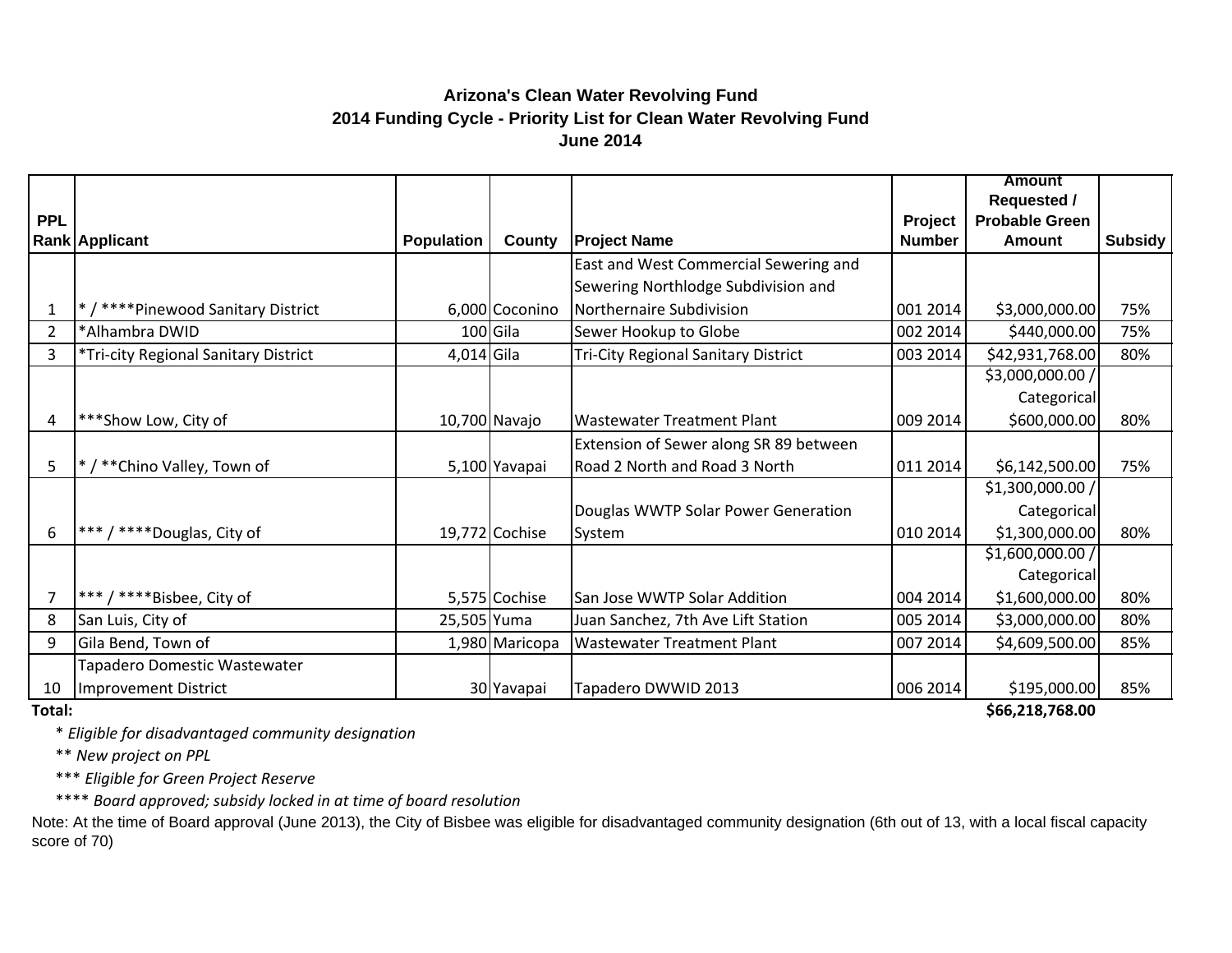#### **Arizona's Clean Water Revolving Fund 2014 Funding Cycle - Fundable Range June 2014**

| <b>Fundable</b><br>Range | <b>PPL</b> |                                   |                   |                |                                                                              | Project       | Amount           |         |
|--------------------------|------------|-----------------------------------|-------------------|----------------|------------------------------------------------------------------------------|---------------|------------------|---------|
| Rank                     |            | Rank Applicant                    | <b>Population</b> | County         | <b>Project Title</b>                                                         | <b>Number</b> | <b>Requested</b> | Subsidy |
|                          |            | Alhambra DWID                     |                   | 100 Gila       | Sewer Hookup to Globe                                                        | 002 2014      | \$440,000.00     | 75%     |
|                          |            |                                   |                   |                | East and West Commercial Sewering and<br>Sewering Northlodge Subdivision and |               |                  |         |
| 2                        |            | <b>Pinewood Sanitary District</b> |                   | 6,000 Coconino | Northernaire Subdivision                                                     | 001 2014      | \$3,000,000.00]  | 75%     |
| 3                        |            | Bisbee, City of                   |                   | 5,575 Cochise  | San Jose WWTP Solar Addition                                                 | 004 2014      | \$1,600,000.00   | 80%     |
| 4                        | 5          | Chino Valley, Town of             |                   | 5,100 Yavapai  | Extension of Sewer along SR 89 between<br>Road 2 North and Road 3 North      | 011 2014      | \$6,142,500.00   | 75%     |
| 5                        | 6          | Douglas, City of                  |                   | 19,772 Cochise | Douglas WWTP Solar Power Generation<br>System                                | 0102014       | \$1,300,000.00   | 80%     |
| Total:                   |            |                                   |                   |                |                                                                              |               | \$12,482,500.00  |         |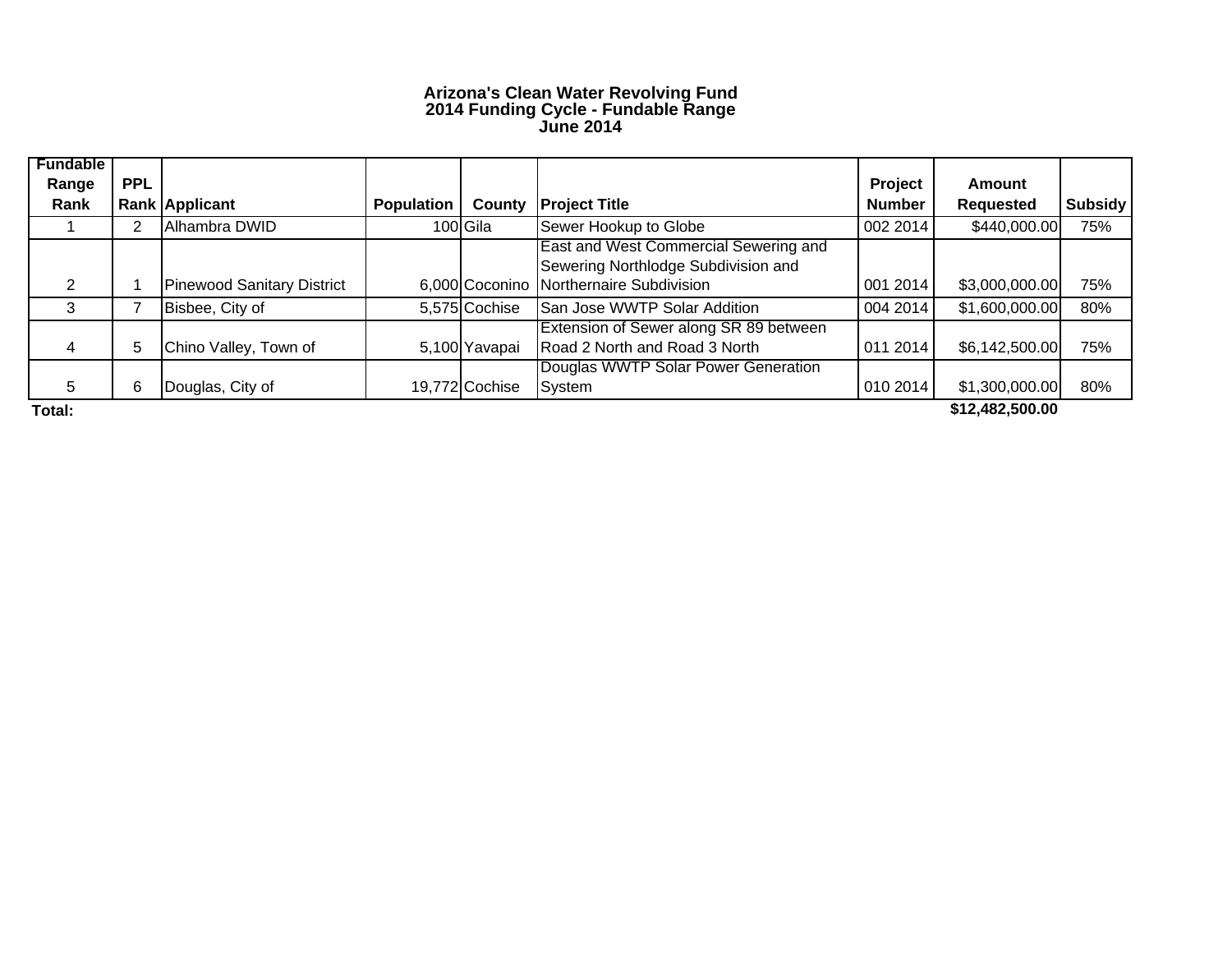## **Arizona's Drinking Water Revolving Fund 2014 Funding Cycle - Priority List for Drinking Water Revolving Fund June 2014**

|                |                                        |             |               |                                             |               | Amount                |                |
|----------------|----------------------------------------|-------------|---------------|---------------------------------------------|---------------|-----------------------|----------------|
|                |                                        |             |               |                                             |               | Requested /           |                |
| <b>PPL</b>     |                                        |             |               |                                             | Project       | <b>Probable Green</b> |                |
|                | Rank Applicant                         | Population  | County        | <b>Project Name</b>                         | <b>Number</b> | <b>Amount</b>         | <b>Subsidy</b> |
| $\mathbf{1}$   | *Cienega Water Company                 |             | $140$ La Paz  | Fluoride Treatment and System Upgrades      | 003 2014      | \$50,000.00           | 70%            |
|                |                                        |             |               | Water System Upgrades - Well, Storage &     |               |                       |                |
| $\overline{2}$ | */****Holiday Water Company            |             | 550 Cochise   | Distribution                                | 017 2014      | \$225,000.00          | 75%            |
| 3              | *Harrisburg Utility Company, Inc       |             | 959 La Paz    | Water Storage Tank Replacement              | 028 2014      | \$115,000.00          | 80%            |
| 4              | *Monte Vista Water Company             |             | 85 Cochise    | Arsenic Removal System and Storage Tank     | 019 2014      | \$45,000.00           | 80%            |
| 5              | */****Humboldt Water System            |             | 690 Yavapai   | <b>Water Treatment Facility</b>             | 010 2014      | \$301,528.00          | 80%            |
|                |                                        |             |               | Arsenic Treatment, Transmission             |               |                       |                |
| 6              | Truxton Canyon Water Company           |             | 2,136 Mohave  | Replacement, & Well Electric Changeover     | 008 2014      | \$1,819,208.00        | 80%            |
|                |                                        |             |               |                                             |               | \$5,500,000.00 /      |                |
|                |                                        |             |               |                                             |               | Categorical           |                |
| 7              | * / *** / **** Globe, City of          | 7,495 Gila  |               | Water Distribution System Improvements      | 024 2014      | \$600,000.00          | 75%            |
|                |                                        |             |               | Clear Springs Utility Consolidation &       |               |                       |                |
| 8              | *Clear Springs Utility Company         |             | 1,180 Cochise | Upgrades                                    | 004 2014      | \$511,000.00          | 70%            |
|                |                                        |             |               |                                             |               | \$912,000.00 /        |                |
|                |                                        |             |               |                                             |               | Categorical           |                |
| 9              | * / *** / **** Somerton, City of       | 14,287 Yuma |               | Water Meter/MXU Retrofit                    | 014 2014      | \$912,000.00          | 80%            |
|                |                                        |             |               | Water System Improvements - Purchase City   |               |                       |                |
|                |                                        |             |               | of Prescott Water Distribution System in    |               |                       |                |
| 10             | */**Chino Valley, Town of              |             | 1,200 Yavapai | Chino Valley                                | 030 2014      | \$7,357,500.00        | 80%            |
|                |                                        |             |               |                                             |               | \$5,000,000.00 /      |                |
|                |                                        |             |               | Advanced Metering Infrastructure & Meter    |               | Categorical           |                |
| 11             | *** / **** Oro Valley, Town of         | 42,694 Pima |               | <b>Replacement Program</b>                  | 022 2014      | \$5,000,000.00        | 85%            |
| 12             | *Sandario Water Company                | 1,000 Pima  |               | Capital Improvements (Storage & Electrical) | 005 2014      | \$633,450.00          | 80%            |
| 13             | *Yarnell Water Improvement Association |             | 1,700 Yavapai | Emergency Repairs due to Yarnell Wildfire   | 020 2014      | \$1,200,000.00        | 75%            |
| 14             | */****Granite Mountain Water Company   |             | 308 Yavapai   | Well #5 Replacement & Tank #3 Addition      | 016 2014      | \$181,320.00          | 75%            |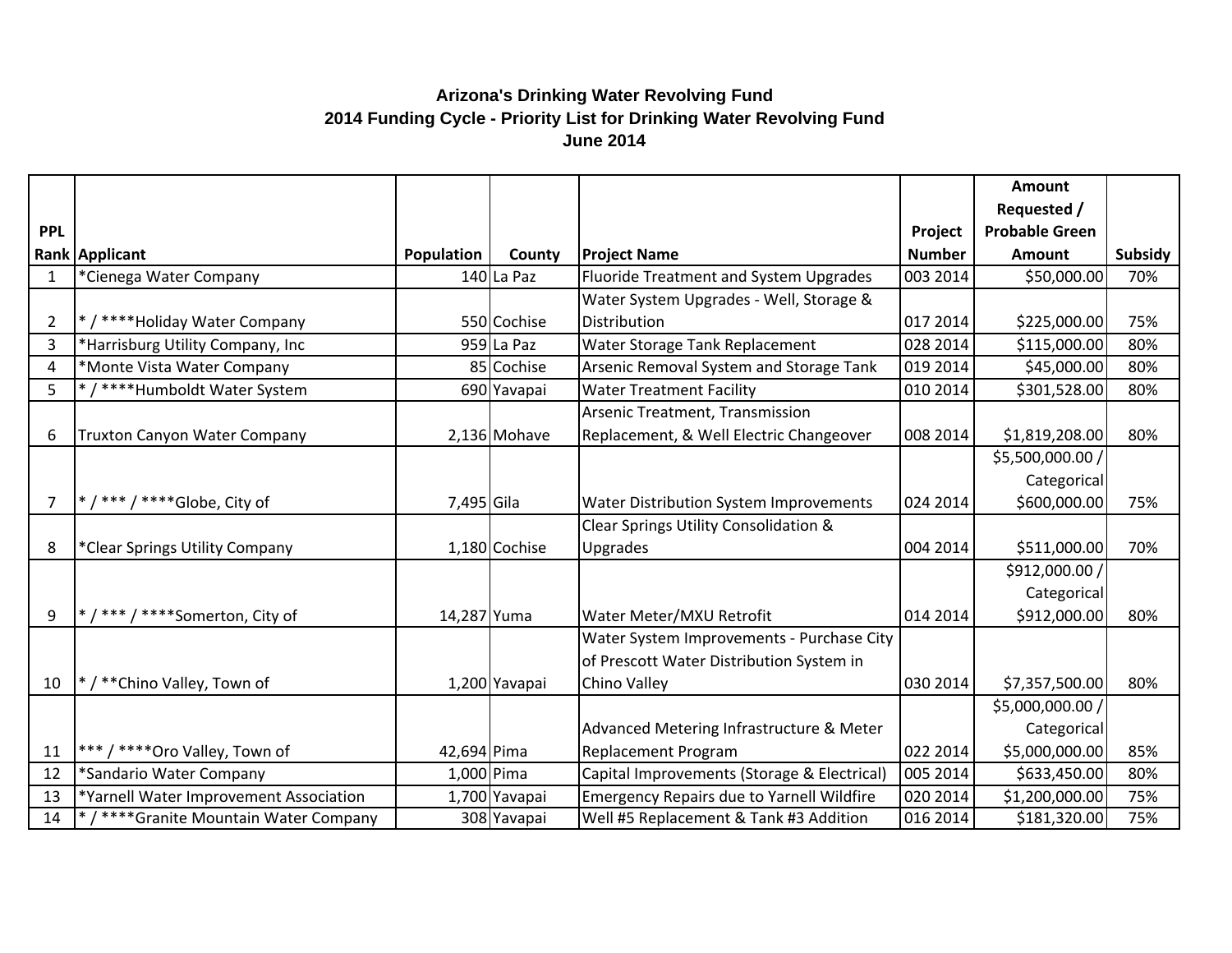|        |                                           |                 |                   | Arsenic Treatment, Booster Pumps &         |          |                  |     |  |  |
|--------|-------------------------------------------|-----------------|-------------------|--------------------------------------------|----------|------------------|-----|--|--|
| 15     | Sunrise Water Company                     |                 | 4,350 Maricopa    | <b>Storage Tank</b>                        | 013 2014 | \$755,000.00     | 80% |  |  |
|        |                                           |                 |                   |                                            |          | \$5,100,000.00 / |     |  |  |
|        |                                           |                 |                   |                                            |          | Categorical      |     |  |  |
| 16     | *** Diamond Valley Water District         |                 | 2,800 Yavapai     | System Replacement                         | 026 2014 | \$300,000.00     | 75% |  |  |
| 17     | Montezuma Rimrock Water Company LLC       |                 | 450 Yavapai       | <b>Storage Tank Replacement</b>            | 012 2014 | \$108,000.00     | 80% |  |  |
| 18     | Appaloosa Water Company                   |                 | 630 Yavapai       | <b>Backup Generator</b>                    | 009 2014 | \$60,000.00      | 80% |  |  |
| 19     | Christopher Creek Haven                   |                 | $225$ Gila        | <b>Storage Tank Replacement</b>            | 023 2014 | \$30,000.00      | 85% |  |  |
| 20     | Clarkdale, Town of                        |                 | 4,026 Yavapai     | <b>Water System Security Improvements</b>  | 001 2014 | \$68,000.00      | 80% |  |  |
| 21     | Empirita Water Company L.L.C.             |                 | 70 Cochise        | <b>New Pumps and Motors</b>                | 018 2014 | \$25,000.00      | 80% |  |  |
|        |                                           |                 |                   | Mesa del Caballo Supplemental Water        |          |                  |     |  |  |
| 22     | ****Payson Water Company, Inc             | $1,148$ Gila    |                   | <b>Supply Project</b>                      | 002 2014 | \$275,000.00     | 80% |  |  |
|        |                                           |                 |                   | Water Supply / Water Sustainability &      |          |                  |     |  |  |
| 23     | Williams, City of                         |                 | 3,145 Coconino    | Storage                                    | 029 2014 | \$3,500,000.00   | 80% |  |  |
| 24     | **** Queen Creek, Town of                 |                 | 32,000 Maricopa   | Acquisition of H2O, Inc Water Utility      | 011 2014 | \$16,000,000.00  | 85% |  |  |
|        |                                           |                 |                   | Water Main Replacement - Crawford Street,  |          |                  |     |  |  |
| 25     | Nogales, City of                          |                 | 21,830 Santa Cruz | McNab to Sonita                            | 025 2014 | \$630,000.00     | 80% |  |  |
|        | **** Water Utilities Community Facilities |                 |                   | Water Treatment Facility and Water         |          |                  |     |  |  |
| 26     | <b>District</b>                           | 13,657 Pinal    |                   | <b>Resource Acquisition</b>                | 021 2014 | \$9,077,296.00   | 80% |  |  |
|        |                                           |                 |                   | Well Upgrades, Interconnect and Filtration |          |                  |     |  |  |
| 27     | San Luis, City of                         | 25,505 Yuma     |                   | System                                     | 007 2014 | \$2,800,000.00   | 85% |  |  |
| 28     | Litchfield Park Service Company           |                 | 39,000 Maricopa   | LPSCO Recharge Wells                       | 006 2014 | \$1,755,000.00   | 90% |  |  |
| Total: |                                           | \$64,034,302.00 |                   |                                            |          |                  |     |  |  |

\* *Eligible for disadvantaged community designation*

\*\* *New project on PPL*

\*\*\* *Eligible for Green Project Reserve*

\*\*\*\* *Board approved; subsidy locked in at time of board resolution*